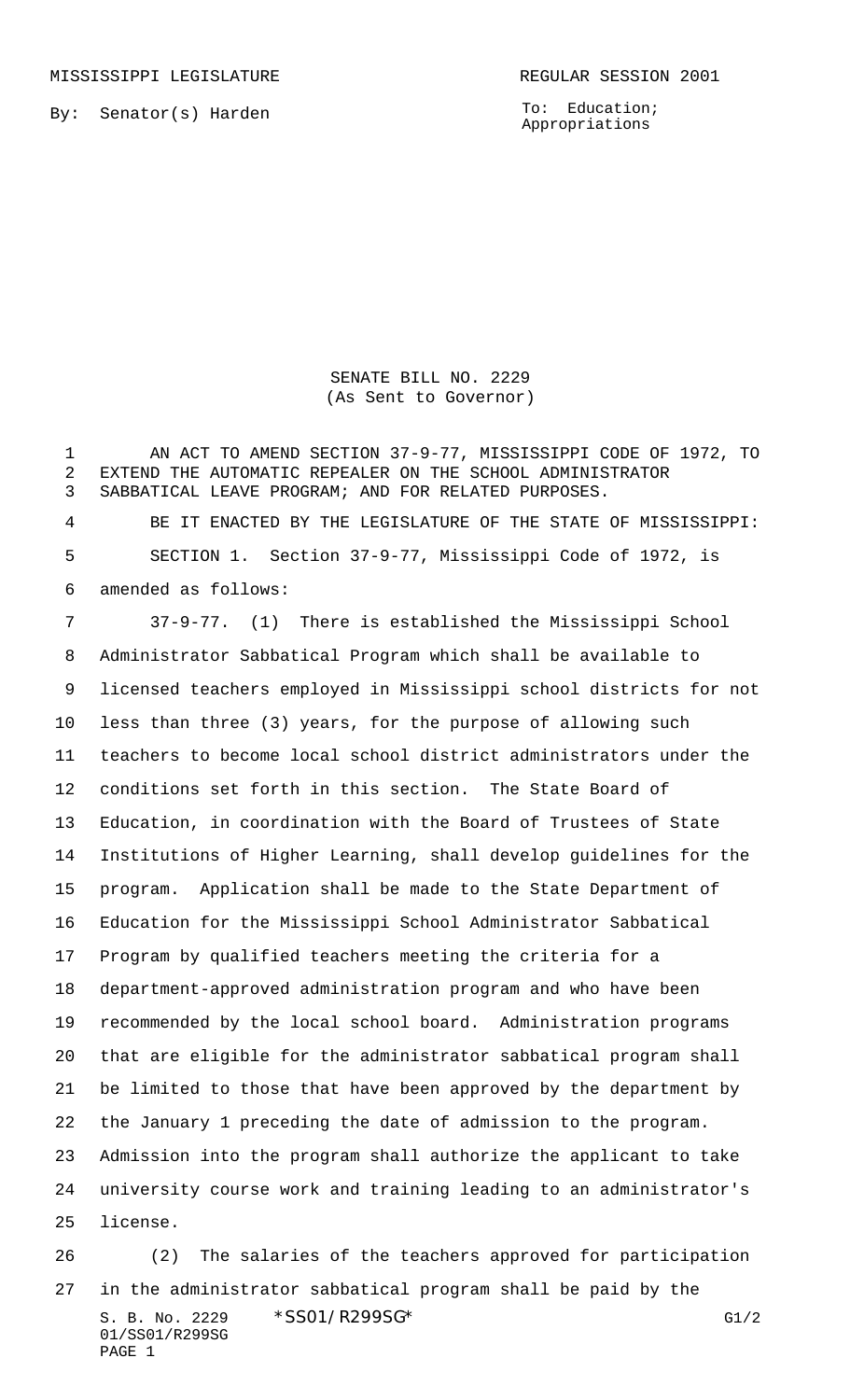employing school district from nonminimum education program funds. However, the State Department of Education shall reimburse the employing school districts for the cost of the salaries and paid fringe benefits of teachers participating in the administrator sabbatical program for one (1) contract year. Reimbursement shall be made in accordance with the then current minimum education program salary schedule under Section 37-19-7, except that the maximum amount of the reimbursement from state funds shall not exceed the minimum education program salary for a teacher holding a Class A license and having five (5) years' experience. The local school district shall be responsible for that portion of a participating teacher's salary attributable to the local supplement and for any portion of the teacher's salary that exceeds the maximum amount allowed for reimbursement from state funds as provided in this subsection, and the school board may not reduce the local supplement payable to that teacher. Any reimbursements made by the State Department of Education to local school districts under this section shall be subject to available appropriations and may be made only to school districts determined by the State Board of Education as being in need of administrators.

S. B. No. 2229 \*SS01/R299SG\* 01/SS01/R299SG PAGE 2 (3) Such teachers participating in the program on a full-time basis shall continue to receive teaching experience and shall receive the salary prescribed in Section 37-19-7, including the annual experience increments. Such participants shall be fully eligible to continue participation in the Public Employees Retirement System and the Public School Employees Health Insurance Plan during the time they are in the program on a full-time basis. (4) As a condition for participation in the School Administrator Sabbatical Program, such teachers shall agree to employment as administrators in the sponsoring school district for not less than five (5) years following completion of administrator licensure requirements. Any person failing to comply with this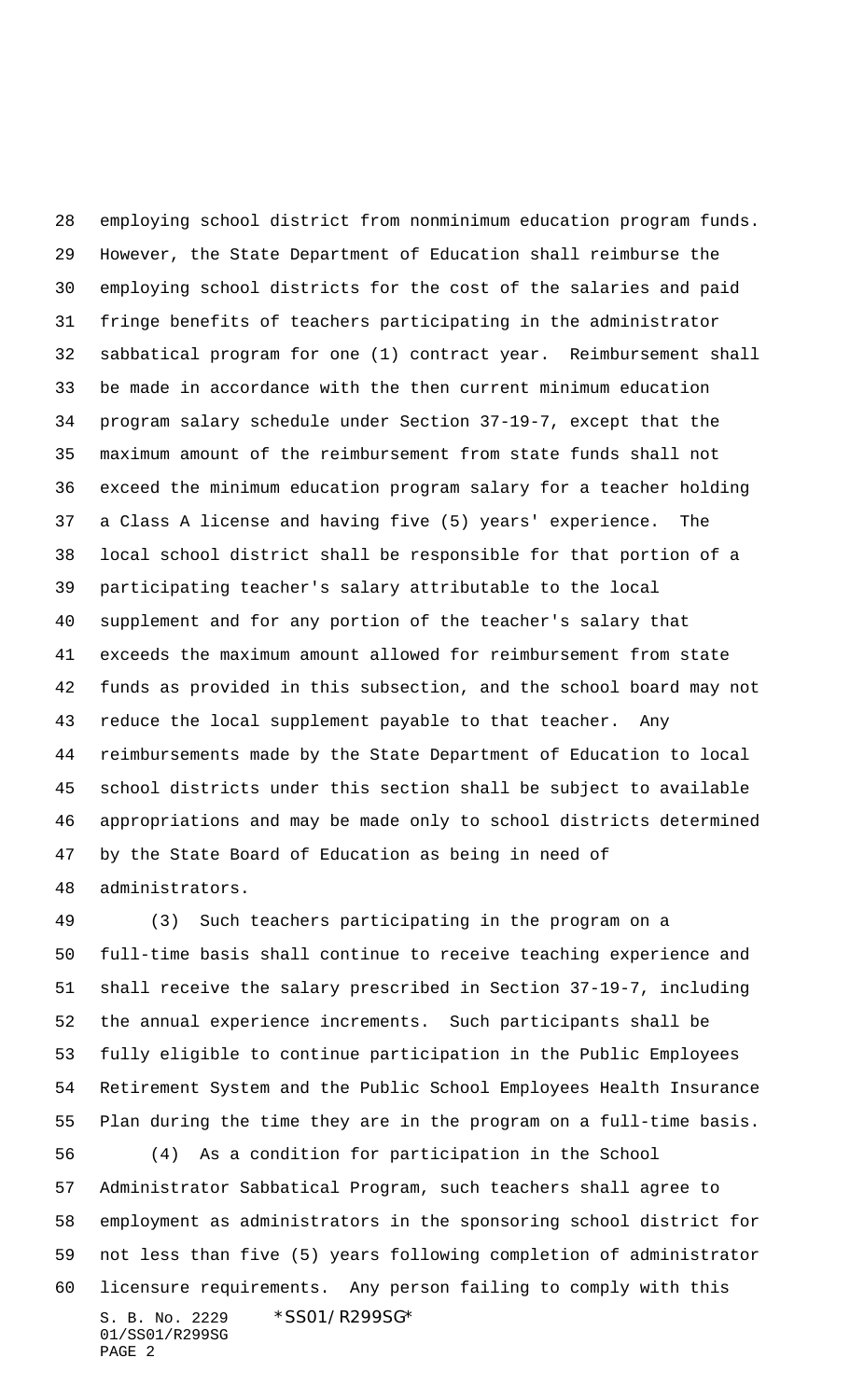employment commitment in any required school year, unless the commitment is deferred as provided in subsection (5) of this section, shall immediately be in breach of contract and become liable to the State Department of Education for that amount of his salary and paid fringe benefits paid by the state while the teacher was on sabbatical, less twenty percent (20%) of the amount of his salary and paid fringe benefits paid by the state for each year that the person was employed as an administrator following completion of the administrator licensure requirements. In addition, the person shall become liable to the local school district for any portion of his salary and paid fringe benefits paid by the local school district while the teacher was on sabbatical that is attributable to the local salary supplement or is attributable to the amount that exceeds the maximum amount allowed for reimbursement from state funds as provided in subsection (2) of this section, less twenty percent (20%) of the amount of his salary and paid fringe benefits paid by the school district for each year that the person was employed as an administrator following completion of the administrator licensure requirements. Interest on the amount due shall accrue at the current Stafford Loan rate at the time the breach occurs. If the claim for repayment of such salary and fringe benefits is placed in the hands of an attorney for collection after default, then the obligor shall be liable for an additional amount equal to a reasonable attorney's fee.

S. B. No. 2229 \* SS01/R299SG\* 01/SS01/R299SG PAGE 3 (5) If there is not an administrator position immediately available in the sponsoring school district after a person has completed the administrator licensure requirements, or if the administrator position in the sponsoring school district in which the person is employed is no longer needed before the completion of the five-year employment commitment, the local school board shall defer any part of the employment commitment that has not been met until such time as an administrator position becomes